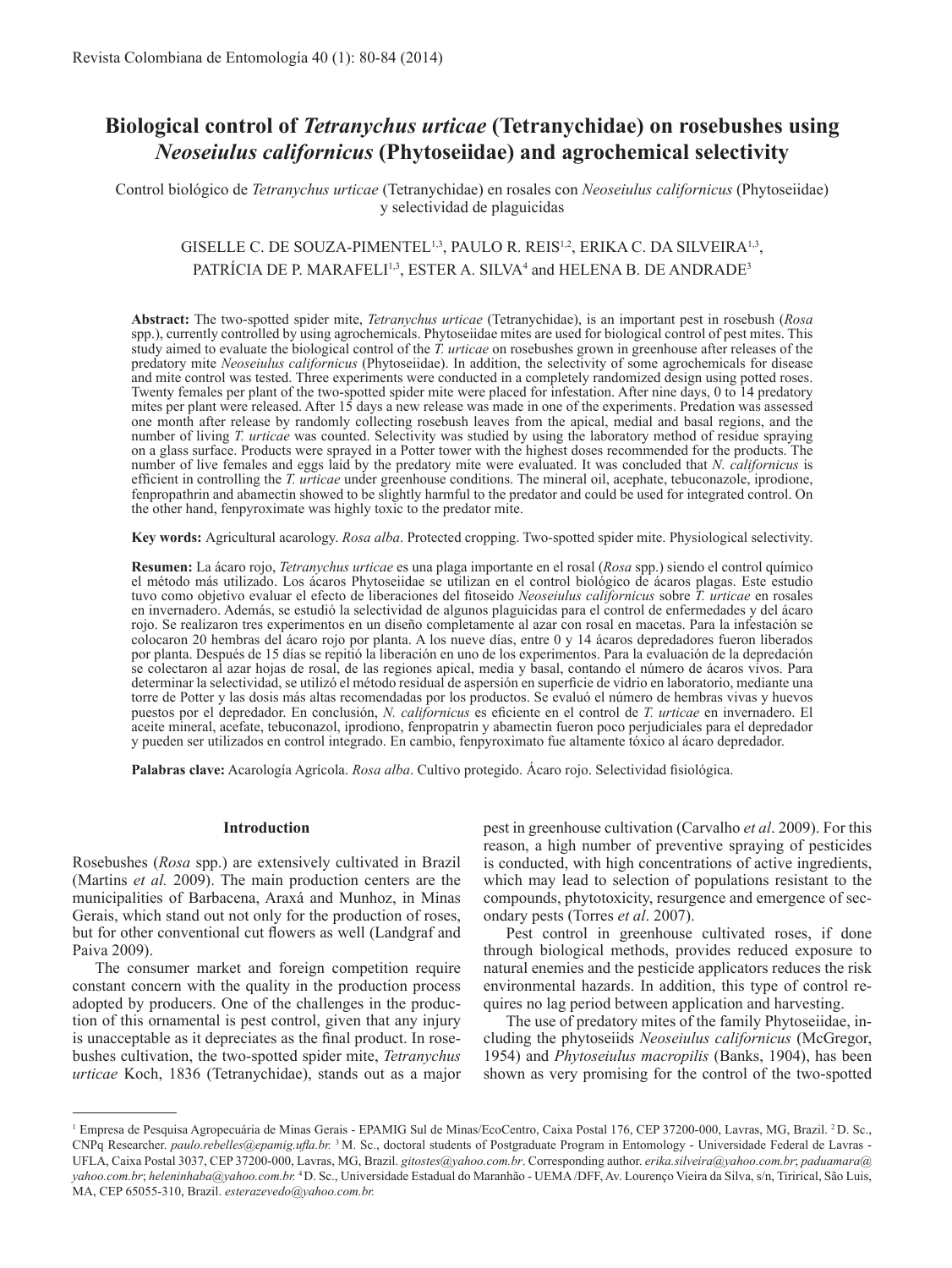spider mite in greenhouses in Brazil (Reis *et al*. 2005). *N. californicus* is considered an excellent generalist predator, that can survive for long periods in the absence of prey by consuming pollen (Bambara 1998), and can also be used in combination with other predatory mites such as *P. persimilis* Athias-Henriot, 1957 and *P. macropilis*. However, what makes it the best choice among other species is its ability to stand adverse conditions, such as high temperature, low humidity and low prey densities (Fraulo and Liburd 2007; Weintraub and Palevsky 2008). Furthermore, in selectivity studies, *N. californicus* has been shown to be more tolerant to pesticides than other phytoseiid species (Amano *et al.* 2004; Silva and Oliveira 2006; Poletti *et al.* 2008). Under an IPM program, the use of selective products is highly desirable under certain conditions, as when the pest is at excessively high levels (Silva *et al.* 2006).

Although *N. californicus* is already being marketed in Brazil, there are few studies on this mite for the control of *T. urticae* on roses. Thus, the aim of this work was to evaluate the efficiency releases of the predatory mite *N. californicus*  for the control of the two-spotted spider mite on greenhouse grown rosebushes, as well as to evaluate selectivity of some agrochemicals registered for the control of diseases and of *T. urticae* on rosebushes.

## **Material and methods**

Field work was conducted in a greenhouse, with top cover of clear plastic with fine mesh screen on the sides and at room temperature, located at the EPAMIG Experimental Farm (FELA) in Lavras with a total area of  $102.4 \text{ m}^2$ , whereas laboratory work was carried out at the Acarology Laboratory of EPAMIG Sul de Minas/EcoCentro, in Lavras, Minas Gerais state, Brazil, at  $25 \pm 2$  °C, RH 70  $\pm$  10% and photoperiod of 14 h.

**Rearing of two-spotted spider mite.** Specimens of *T. urticae* were taken from naturally infested plants of FELA and Instituto Federal de Educação, Ciência e Tecnologia do Sul de Minas Gerais, Inconfidentes campus (IFET Sul de Minas) to start a colony that was maintained in the greenhouse and in the laboratory on jack bean (*Canavalia ensiformis* L., Fabaceae). Specimens of *N. californicus* were also initially obtained from IFET Sul de Minas, Inconfidentes campus, and raised under the same controlled conditions. The predatory mites were placed on a sheet of PVC over Styrofoam® plates floating in water, in a plastic tray (32 x 26.5 x 5.5 cm), surrounded by cotton to prevent the escape of the mites. Jack bean leaves infested with the pest mites were provided as food for the predaceous mites, and pollen from castor bean (*Ricinus communis* L., Euphorbiaceae) pollen was used as supplementary food source.

**Biological control experiments.** For the greenhouse experiments, potted grafted white roses (*Rosa alba* L., Rosaceae) (bench graft) were used, planted in pots with a capacity of 22 liters of soil and approximately 60 cm high (excluding the height of the pot). Three experiments were conducted in a completely randomized design. The first experiment consisted of three treatments and seven replicates. Treatments corresponded to: (1) - roses without pest or predator (control treatment), (2) - roses with only *T. urticae* and (3) - roses with *T. urticae* and *N. californicus*.

Initially each rosebush was infested with 20 specimens of two-spotted spider mites females; after nine days, the first predator release was conducted with two predators per plant per week up to a total of six per plant.

The second and third experiments consisted of eight treatments with three replicates each. The control treatment (T1) consisted only of plants infested with *T. urticae* and the other treatments with combinations of pest and predator, in increasing order of two as the number of predators released, i.e.,  $T2 = 2$ ,  $T3 = 4$ ,  $T4 = 6$ ,  $T5 = 8$ ,  $T6 = 10$ ,  $T7 = 12$  and  $T8 =$ 14 predators / plant. The difference between the second and third experiments was the number of releases of the predatory mites. In the second experiment, a single release was done in the first week, whereas in the third experiment releases were done in the first and the third week. Each test was conducted for four weeks.

Each plant was placed in a wood cage covered with Voile fabric  $(0.60 \times 0.60 \times 1.50 \text{ m})$  to prevent dispersion of the phytophagous mites as well as predators and the entrance of unwanted organisms. At each week before the release of predators, one leaflet (first experiment) or two leaflets (second and third experiments) were taken from each plant section (basal, middle and apical). The leaves collected from each plant section were placed separately in a plastic bag, which in turn were placed in refrigerated polystyrene boxes for immediate transport to the laboratory, to count the active forms of mites present under a stereoscopic microscope. The data obtained were subjected to regression analysis (Ferreira 2008).

**Selectivity.** Seven products commonly used in rose cultivation in southern Minas Gerais state, Brazil were evaluated: two fungicides (tebuconazole and iprodione), four insecticides-acaricides (fenpropathrin, fenpyroximate, abamectin and acephate) and an insecticide (mineral oil) (Table 1). The test was conducted in laboratory using the method of residual spraying on a glass surface. The results obtained using this methodology is equivalent to those when using vegetables leaves (Bakker *et al.* 1992). Glass coverslips (20 x 20 mm) (Reis *et al*. 1998) were sprayed with the recommended doses (Agrofit 2010) of the products being tested, in a Potter tower at a pressure of 15 lb./in<sup>2</sup> , with the tower spray table at a distance of 1.7 cm from the spray tube; each coverslip received a deposit of approximately 2 mg/cm<sup>2</sup>. These procedures were in accordance with those proposed by the IOBC/WPRS (Hassan *et al.* 1994; Overmeer 1988). After application, the glass coverslips were placed to dry at room temperature for one



**Figure 1.** Average number of two-spotted spider mite *T. urticae* / three leaflets according to the number released from the predatory mite *N. californicus*. (Experiment 1). Lavras, Minas Gerais state, Brazil.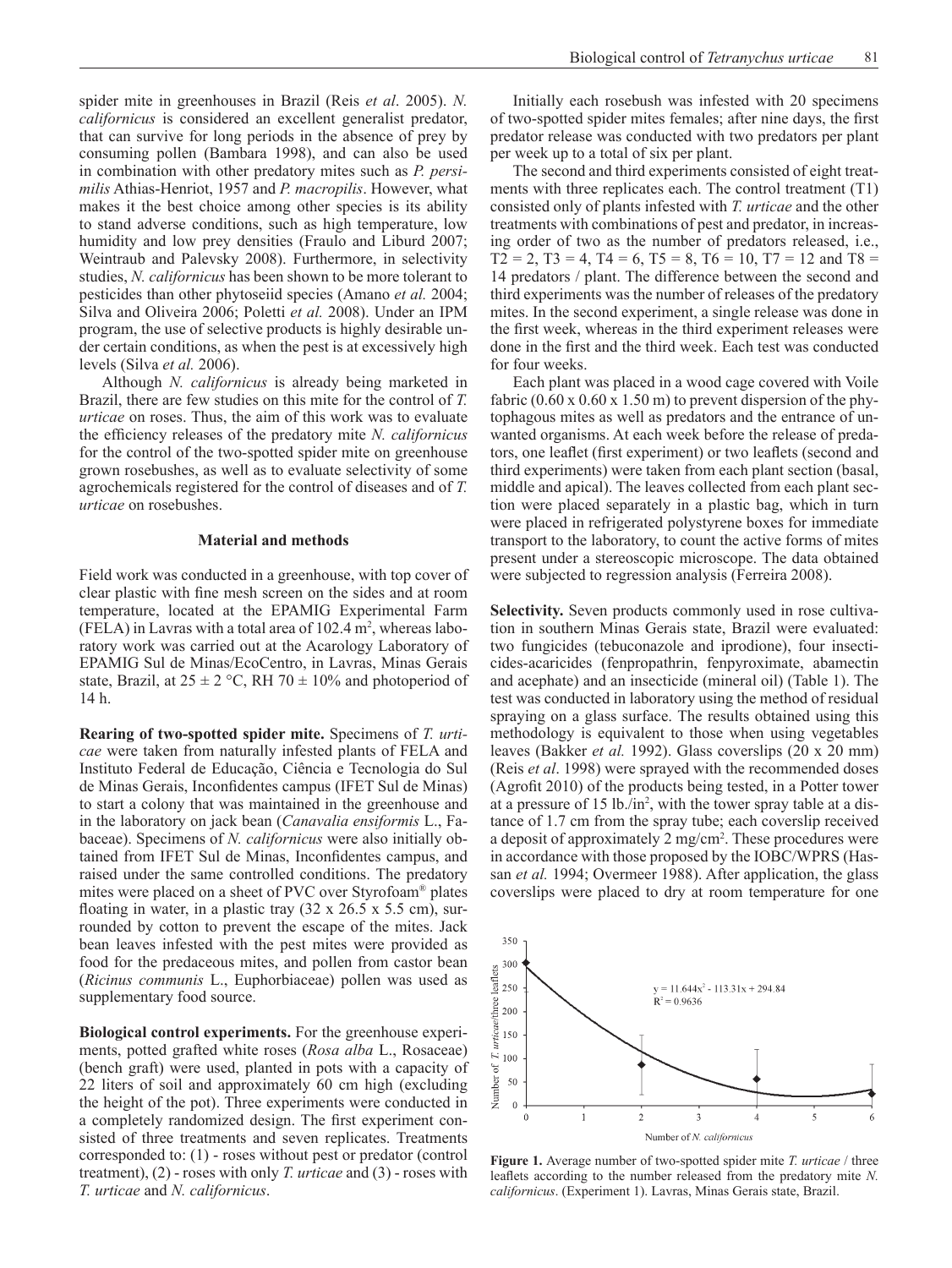| <b>Table 1.</b> Effect of acaricides, insecticides and fungicides applied to rosebushes on adult females of N. californicus in the laboratory |  |
|-----------------------------------------------------------------------------------------------------------------------------------------------|--|
| residual spraying test on a glass surface; 2 mg of product residue per cm <sup>2</sup> ( $n = 30$ ). Lavras, Minas Gerais state, Brazil.      |  |

| <b>Treatments</b> | <b>Chemical group</b> | <b>Mortality</b><br>$(\%)$ | <b>Effect on</b><br>reproduction<br>(Er) | <b>Total effect</b><br>$(E\%)$ | <b>Toxicity classes</b>           |                            |
|-------------------|-----------------------|----------------------------|------------------------------------------|--------------------------------|-----------------------------------|----------------------------|
|                   |                       |                            |                                          |                                | Bakker et al<br>1992 <sup>1</sup> | Boller et al.,<br>$2005^2$ |
| Control           | ۰                     | 0.0                        | ۰                                        | ٠                              | ٠                                 | ۰                          |
| Mineral oil       | Aliphatic hydrocarbon | 20.0                       | 1.3                                      | 0.00                           |                                   | N                          |
| Tebuconazol       | Triazol               | 56.7                       | 0.9                                      | 61.03                          | $\overline{c}$                    | M                          |
| Fenpropathrin     | Pyrethroid            | 13.3                       | 0.7                                      | 39.31                          | $\overline{2}$                    | M                          |
| Acephate          | Organophosphate       | 16.7                       | 0.6                                      | 50.02                          | $\overline{2}$                    | M                          |
| Iprodione         | Dicarboxamide         | 26.7                       | 0.5                                      | 63.35                          | $\overline{2}$                    | M                          |
| Abamectin         | Avermectin            | 23.3                       | 0.6                                      | 53.98                          | $\overline{2}$                    | M                          |
| Fenpyroximate     | Pyrazole              | 83.3                       | 0.2                                      | 96.66                          | 3                                 | T                          |

<sup>1</sup>Toxicity classes: Class 1 = E ≤ 30% (innocuous, not harmful), Class 2 = 30% ≤ E ≤ 79% (slightly harmful), Class 3 = 80% ≤ E ≤ 99% (moderately harmful), and Class  $4 = E > 99\%$  (harmful).

<sup>2</sup>N = harmless or slightly harmful (E  $\leq$  30%); M = moderately harmful (30 < E < 79%); T = harmful (E  $\geq$  80%).

hour and then placed to float in water in a 5 cm diameter by 2 cm deep Petri dish which was kept open. Soon afterwards, five *N. californicus* females were transferred with a brush to each glass coverslip, which also received a small amount of castor bean pollen as food for the surviving mites.

Each test remained eight days, with a daily count of the live females and the number of eggs laid that resulted in viable larvae, and dead females were removed. The adverse or total effect  $(E%)$  was calculated by taking into account mortality in treatment, corrected in function of the control mortality, and the effect on reproduction, according to Overmeer and van Zon (1982) and according to the IOBC/WPRS (Bakker *et al.* 1992) by using: E % = 100% - (100% - M<sub>c</sub>) x  $E_r$ , were:  $M_c$  = corrected mortality (Abbott, 1925) and  $E_r$  = effect on reproduction.

The effect on reproduction  $(E_r)$  was obtained by dividing the average egg production of the females in treatment  $(R)$  by the egg production in the control group  $(E_r = R_{Treatment}/R_{Control})$ . The average egg production per female (R) was obtained by the relationship:  $R =$  number of viable eggs/number of live females. Were considered valid only the tests where the mortality in the control plot was  $\leq 20\%$  (Bakker *et al.* 1992).

The total effect values found for each product were classified in Classes 1 to 4 according to the criteria established by the IOBC/WPRS for classifying plant protection products on the basis of the adverse effect caused to beneficial organisms in laboratory tests (Bakker *et al*. 1992; Hassan *et al*. 1994; Overmeer 1988; Boller *et al.* 2005) which are: Class  $1 = E$  $<$  30% (innocuous, not harmful), Class 2 = 30%  $\le E \le 79\%$ (slightly harmful), Class  $3 = 80\% \le E \le 99\%$  (moderately harmful), and Class  $4 = E > 99\%$  (harmful).

## **Results and discussion**

**Biological control.** The results of the three biological control experiments showed that there is a negative and highly significant relationship between the increase in the number of the predatory mite (F = 9.82 and P = 0.0003, F = 20.24 and  $P = 0.0000$ ,  $F = 5.82$  and  $P = 0.0002$ , respectively) and the average number of *T. urticae*/leaflet. For all experiments, the quadratic regression ( $P = 0.0321$ ,  $P = 0.0004$  and  $P = 0.0412$ , respectively) fit the infestation data of *T. urticae*/leaflet better

(Figs. 1-3). Thus, there was a reduction in the number of *T. urticae* mites with the increase of the predatory mite *N. californicus* on rosebush leaves.

Findings of this study are similar to those reported by Greco *et al*. (2005) who performed a study with different ratios between the number of *T. urticae* and *N. californicus* on strawberry (*Fragaria* spp., Rosaceae). They concluded that at ratios of up to 1:10 (predator: pest) *N. californicus* prevented the pest from reaching the economic damage level (i.e. 50 *T. urticae*/leaflet). Fraulo and Liburd (2007) also observed that *N. californicus,* when released at ratios of up to 1:10 (predator: prey) was effective in controlling *T. urticae* on strawberry in the field and greenhouse, maintaining the pest population at low levels for long periods.

Results obtained in the present study are also similar to those of Bellini (2008) in studies of the potential of *N. californicus* to control *T. urticae* on rosebushes. According to that author, initial density of 10 predators/ $m<sup>2</sup>$  was not enough to control the pest, when the latter was above the level of the control (mentioned as 10 *T. urticae*/leaf), whereas initial density of 20 predators/m<sup>2</sup> provided quick and efficient control, even with a higher infestation of *T. urticae*. Still according to that author, the number of predators initially released seems related to the speed of reduction of the pest population, also observed in the present work.



**Figure 2.** Average number of two-spotted spider mite *T. urticae* / three leaflets according to the number released from the predatory mite *N. californicus*. (Experiment 2). Lavras, Minas Gerais state, Brazil.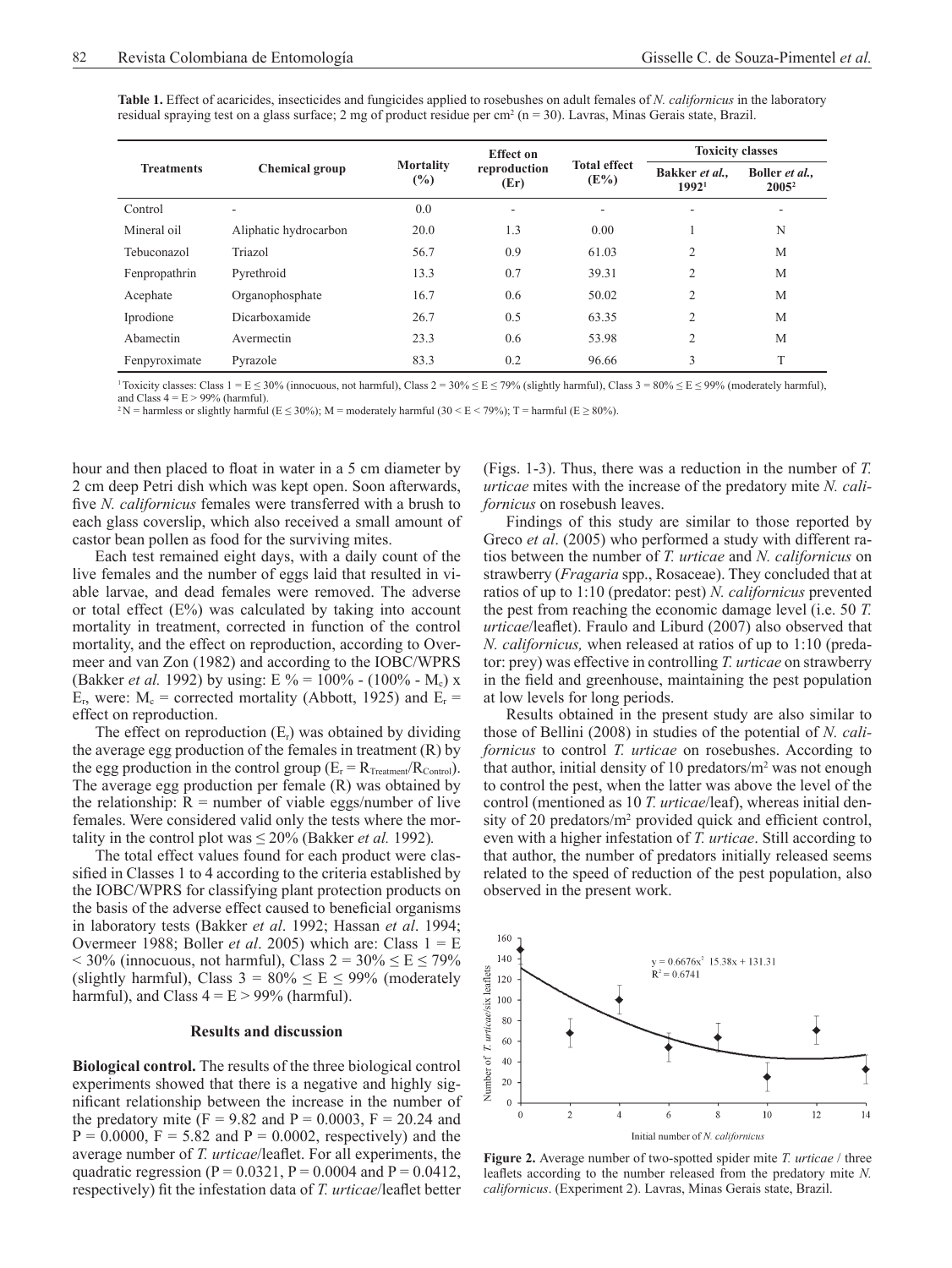

**Figure 3.** Average number of two-spotted spider mite *T. urticae* / three leaflets according to the number released from the predatory mite *N. californicus*. (Experiment 3). Lavras, Minas Gerais state, Brazil.

**Selectivity.** Given that no mortality was observed in the control treatment, the correction of the mortality were not necessary (Table 1). Six of the tested products were shown as selective to *N. californicus*; mineral oil (insecticide) was classified as harmless (Class 1), acephate (insecticideacaricide), tebuconazole (fungicide), iprodione (fungicide), fenpropathrin (insecticide-acaricide) and abamectin (insecticide-acaricide) caused minor effects on the predator being classified as slightly harmful (Class 2). Fenpyroximate (acaricide) was rated as moderately harmful (Class 3). The products that were classified in Class 2 (slightly harmful) caused a reduction in mite reproduction ( $Er < 1$ ), but mineral oil (Class 1) stimulated their reproduction,  $Er > 1$  (r = 1.3) value (Table 1).

Abamectin (insecticide-acaricide) was slightly harmful (Class 2) to the *N. californicus* mite. Sato *et al*. (2002) reported that abamectin was significantly detrimental to *N. californicus* soon after application of the product. However, this effect was short and one day after the application is not showed any more toxic effect to the predatory mite. Nadimi *et al*. (2011) also reported that for *P. persimilis* after 10 days of application, there is no effect of the product to the predaceous mite. Ibrahim and Yee (2000) reported that abamectin showed relative selectivity to *Neoseiulus longispinosus* (Evans, 1952) and reduced its longevity by 40%. However, Silva *et al*. (2006), reported high toxicity of abamectin to *Euseius alatus* DeLeon, 1966 causing 100% mortality of those mites within 72 h. Also, this product was considered harmful to *P. macropilis* on strawberry by Lorenzato (1998).

The insecticide-acaricide fenpropathrin was classified as slightly harmful to *N. californicus* in this work. However, in tests conducted by Reis *et al*. (1998) it was shown as nonselective to the phytoseiid *Iphiseiodes zuluagai* Denmark and Muma, 1972 (Class 4). Poletti *et al*. (2008) reported less than 20% mortality of *N. californicus* by applications of this product, a result similar to that found in the present work.

The acaricide-insecticide acephate, was slightly harmful to *N. californicus* in this study, similar to that reported by Silva *et al*. (2009) for the predatory mite *Agistemus brasiliensis* Matioli, Ueckermann and Oliveira, 2002 (Acari: Stigmaeidae). However, the results differ from those obtained by Ferla and Moraes (2006) with the phytoseiids *Euseius concordis* (Chant, 1959) and *Neoseiulus anonymus* (Chant and Baker, 1965) placed by the authors in Class 4 (harmful). The insecticide-acaricide mineral oil was considered in this study as harmless to the predatory mite *N. californicus*, a result similar to that found by Yamamoto and Bassanezi (2003) for *E. concordis* and *Euseius citrifolius* Denmark and Muma, 1970. However, for these authors mineral oil was considered harmful to the predator *I. zuluagai*, as also found by Reis *et al*. (1998) for the same predator.

The fungicides iprodione and tebuconazole were classified as slightly harmful, with predator mortality of 26.7 and 56.7% in this study, respectively. Poletti *et al*. (2008) also studied the same fungicides for *N. californicus* and found mortality rates of around 5% for the two fungicides; much lower than the rates in the present work. This difference may be explained to the different origins of the *N. californicus* populations.

Fenpyroximate (acaricide) was considered moderately harmful to *N. californicus* in this work, a similar result to those obtained by Nadimi *et al*. (2011) for *P. persimilis* and Yamamoto and Bassanezi (2003) for *E. concordis* and *E. citrifolius* in selectivity tests performed and was considered harmful to *I. zuluagai*. However, in a study by Sato *et al*. (2002) fenpyroximate not showed harmful effect to *N. californicus*. Poletti *et al*. (2008) observed that a population of *N. californicus* showed less susceptibility than a population of *P. macropilis* to the action of various pesticides used in protected cultivation, concluding that *N. californicus* can be released in commercial areas where chemical control is often used. The same was reported by Silva *et al*. (2011). Results of the present study allow similar conclusions.

#### **Conclusion**

Releases of the predatory mite *N. californicus* efficiently reduced *T. urticae* populations on greenhouse-grown rosebushes. If the use of pesticides for the control of other pests and diseases is necessary, mineral oil, acephate, tebuconazole, iprodione, fenpropathrin and abamectin are safer to use than other products, for having relatively small impact on *N. californicus*. However, fenpyroximate should not be associated with biological control as it is moderately harmful to the predatory mite *N. californicus*.

# **Acknowledgements**

To Fundação de Amparo à Pesquisa do Estado de Minas Gerais (Fapemig) for financial support and Technical Support Grant (BAT); to Conselho Nacional de Desenvolvimento Científico e Tecnológico (CNPq) for granting the research productivity scholarship, and to Prof. Dr. Luiz Carlos Dias da Rocha, IFET Sul de Minas, Inconfidentes campus, for the initial supply of *T. urticae* and *N. californicus*.

## **Literature cited**

- ABBOTT, W.S. 1925. A method of computing the effectiveness of an insecticide. Journal of Economy Entomology 18 (2): 265- 267.
- AGROFIT- Sistema de agrotóxicos fitossanitários. 2010. Available in: http://extranet.agricultura.gov.br/agrofit\_cons/principal\_ agrofit\_ cons. [Review date: 01 August 2010].
- AMANO, H.; ISHII, Y.; KOBORI, Y. 2004. Pesticide susceptibility of two dominant phytoseiid mites, *Neoseiulus californicus* and *N. womersleyi*, in conventional Japanese fruit orchards (Gamasina: Phytoseiidae). Journal of the Acarological Society of Japan 13 (1): 65-70.